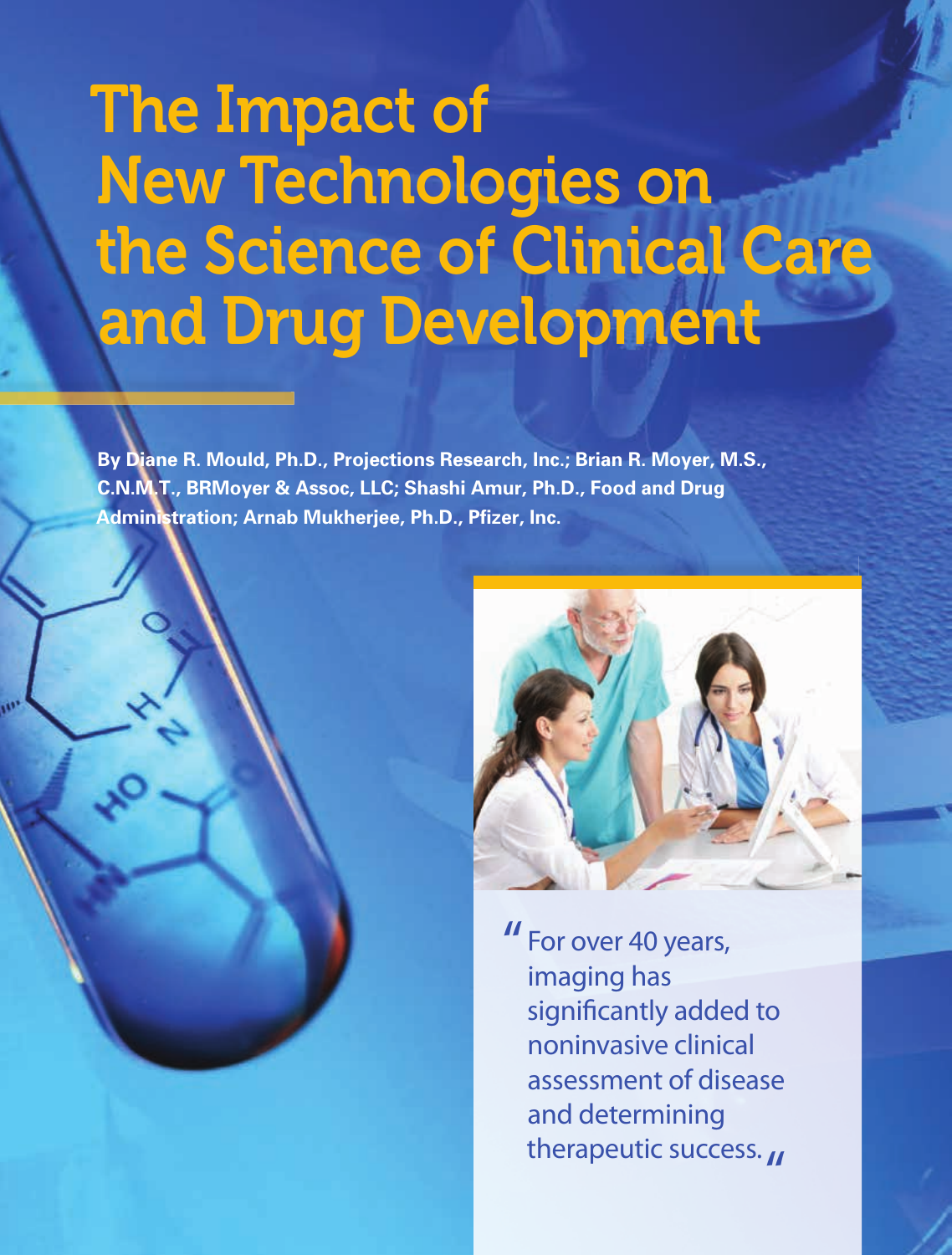**A**<br>efficacy of pha<br>explaining vari dvances in molecular medicine, genomics, imaging, pharmacometrics, and clinical research have generated a wealth of new methodologies expected to improve the safety and efficacy of pharmaceutical therapeutics by explaining variability in patient response to therapy. The ultimate goal is to utilize new information to optimize therapy for individual patients—that is, treating patients with the right dose of the right drug at the right time—to maximize benefit and minimize risk.<sup>1</sup> Terms such as *personalized, individualized,* or *stratified medicine* are used interchangeably to describe this concept. Identification, qualification, and approval of patient factors predictive of efficacy or safety are typically performed by academic researchers, drug developers, and regulators during drug development or postapproval. Using the information for individual patient care is the prerogative of the clinical care provider, who must be equipped to collect, organize, and interpret the large volume of patientcentric information.<sup>2</sup> Ensuring consistent and efficient utilization of data remains a challenge, requiring multidisciplinary collaboration and communication between scientists and clinicians working in academia, drug development, regulatory organizations, and clinical care settings. We provide a multidisciplinary perspective on the current state of new technologies and opportunities for greater utilization of targeted, individualized drug therapy from the Pharmacoimaging, Pharmacogenomics, and Pharmacometrics focus groups affiliated with the CPTR (Clinical Pharmacology and Translational Research) section of the American Association of Pharmaceutical Scientists (AAPS).

## **ADVANCES IN IMAGING TECHNOLOGIES: PHARMACOLOGY IS NOW "VISIBLE"**

For over 40 years, imaging has significantly added to noninvasive clinical assessment of disease and determining therapeutic success. The impact of imaging cannot

be understated in such successes as cancer identification, measures of tumor efficacy (tumor kill) or cardiac performance (glucose utilization), identity of brain and endocrine disorders, improved surgical targeting, and many other advances. The nonclinical imaging laboratory is now a practical add-on for drug/biologics development, extending capabilities beyond the limitations of analytical chemistry and clinical laboratory services. Many scientists ask, "How can I employ imaging in my work?"

In the 1990s, applications of polymerase chain reaction (PCR) in gene mapping, cloning, and protein expression helped define pathologies in terms of molecular processes, which has led to many innovations in tracking disease. Heat map arrays are images of gene expression which can inform an investigator using regional pattern recognition as a quantitative tool. *Modern medicine* has thus morphed into *molecular medicine* because of advances in molecular biology, tracerlabeled chemistries, computational physics, and material sciences. Imaging used to mean the view through the microscope in the 1800s; it then became the view on photosensitive film. Now an image is not simply a two-dimensional picture but rather information about time, space, and depth of signal intensity, the sum of which provides quantitative information within the image.

Real-time visualization of pathology using molecular imaging probes has given us a theater to watch drug or biologic pharmacodynamics. Imaging can noninvasively track the kinetics of a probe's localization, metabolism, and elimination, thus defining a disease process quantitatively. Table 1 describes how biomarkers are being used in clinical imaging and how they can be *predictive, prognostic, diagnostic,* or *dosimetric*. Diagnostic positron emission tomography (PET) tracers as biomarkers include C-11 ß-CFT (a dopamine agonist for presynaptic reuptake assessment) and C-11 Raclopride (for D2 postsynaptic receptor function). Both are clinically used to assess presumptive dopaminerich regions and diagnose the onset of Parkinson disease. These agents are also useful in diagnosing early onset Parkinson

disease initiated by the use of improperly synthesized amphetamine as a street drug, which may contain a toxic byproduct, MPTP. The clinical utility of other PET tracers for confirmation of Alzheimer disease has led to two clinical agents: C-11 PIB and F-18 Florbetapir. Both of these probes provide quantitative images showing the extent of amyloid deposition in the brain, which correlates to dementia. While these agents can confirm extensive involvement of amyloid, current efforts to detect early onset of amyloid deposition and allow for therapeutic intervention to halt the neuropathy are yet to be realized.

Imaging technologies such as magnetic resonance and optical imaging (i.e., MRI/ MRS and functional MR, bioluminescence, fluorescence, self-illuminating quantum dots) and other nonvisible light and nonionizing radiation platforms have made imaging a practical and safe clinical tool. Surgeries are safer and more effective with technologies such as monoclonal



 antibodies with luminous tracers, which can reveal tumor borders, metabolic borders, tumor-specific expressions, and even nerve fibers and vessels transiting through tumors. Using these tools in real time can save normal tissues, such as revealing a hidden nerve and protecting it from inadvertent excision.

The advanced imaging addition of quantitation is key to imaging's clinical success. Using imaging in drug/biologics development and in the clinical world as potential companion diagnostics is why imaging is no longer simply a "picture." We now have an image with three-dimensional

DEC '13 | AAPS NEWSMAGAZINE **13**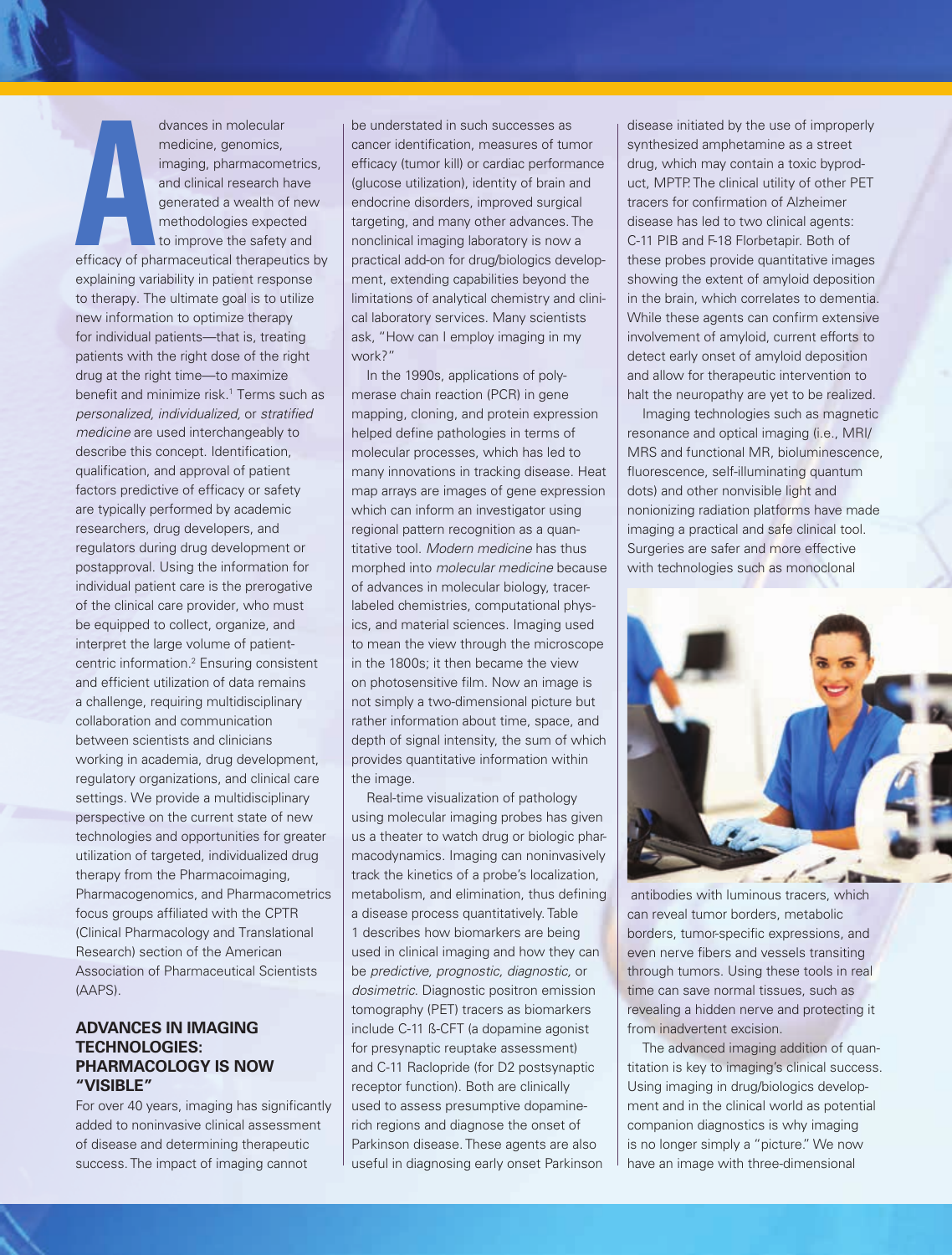information that is clinically important in a patient's personalized medical needs. We are shifting from the formalism of the pharmacology and toxicology pathways of the last century to a profoundly revolutionary formalism of personalized medicine. The wide array of imaging platforms and probes now available, along with imaging platform improvements in resolution and computational speed for large data compilations, has opened an enormous new potential for targeting therapy to the individual patient and confirms that pharmacology is indeed becoming "visible."

# **GENOMIC MARKERS WITH POTENTIAL FOR INDIVIDUALIZING THERAPY**

Mechanisms underpinning a disease and a drug's mechanism of action have to be addressed in the context of inter-individual variability to identify biomarkers predictive of efficacious or adverse responses in patient subgroups. Antiviral drugs

demonstrate the important role of genomic biomarkers in personalized medicine since viral genotypes as well as genetic variations in humans influence the response to therapeutics. For example, different response rates are observed in patients with chronic hepatitis C (HCV) upon treatment with peginterferon alfa and ribavirin, depending on the HCV genotype and on the genotype in the single nucleotide polymorphism in the region upstream of the IL-28B gene (a host gene). Knowledge accrued with genomic biomarkers has also helped in the development of targeted therapeutics such as trastuzumab in oncology. This drug has a higher likelihood of success in a subpopulation of breast cancer patients who overexpress the HER2 protein, because the drug is designed to bind to the HER2 receptor and impacts downstream signaling pathways. Cancers are being defined by their molecular drivers, and targeted therapies are being developed based on genomic biomarkers.

Safe use of a therapeutic is an important consideration in regulatory approval and clinical decision making. Drug safety is evaluated in preclinical studies and clinical trials. However, a drug may be inefficacious or toxic in a minority of individuals. This may be due to variation in genes encoding drug metabolizing enzymes/transporters or proteins involved in the drug's mechanism of action; either may result in underexposure to the drug, and thus lower or no efficacy, or increased exposure to the drug, and thus toxicity or adverse events. It is important to understand the genetic diversity and the resulting phenotypes of these enzymes before prescribing a drug known to be influenced significantly by such variation. A classic example is warfarin, where genetic variations in the metabolizing enzyme CYP2C9 and in VKORC1 involved in warfarin's mechanism of action are important considerations in identifying the right dose for the patient.

**Table 1. Biomarker Classes for Imaging Biomarkers: Examples of Clinical Use**

**Many imaging systems are now available, and these examples are not intended to be exhaustive but rather to describe a marker class. Table is adapted from Moyer and Barrett.3**

| <b>MARKER CLASS</b> | <b>DEFINITION</b>                                                                                                                                                                                                       | <b>EXAMPLE</b>                                                                                                                                                                                                                                                                                                                                                                                                                                                                                                                                                                                                                                                                           |
|---------------------|-------------------------------------------------------------------------------------------------------------------------------------------------------------------------------------------------------------------------|------------------------------------------------------------------------------------------------------------------------------------------------------------------------------------------------------------------------------------------------------------------------------------------------------------------------------------------------------------------------------------------------------------------------------------------------------------------------------------------------------------------------------------------------------------------------------------------------------------------------------------------------------------------------------------------|
| Predictive          | A biomarker available before a drug<br>or action is applied to a target.                                                                                                                                                | MRI: In Multiple Sclerosis the brain exhibits physical changes in the white<br>matter structures related to water relaxivity (the magnetization of water<br>hydrogen can be detected as emission of radiowaves).                                                                                                                                                                                                                                                                                                                                                                                                                                                                         |
| Prognostic          | A biomarker available after a drug or<br>action is applied and which predicts<br>a subsequent increase in risk of<br>injury or change in pathologic state.                                                              | PET/SPECT: C-11 ß-CFT uptake in dopamine-rich regions of the substantia nigra<br>is significantly reduced following exposure to the neurotoxin MPTP, a byprod-<br>uct of improper chemical synthesis of methamphetamine.                                                                                                                                                                                                                                                                                                                                                                                                                                                                 |
| Diagnostic          | A biomarker available at the time of<br>symptoms (pathology) or following a<br>drug or action on a target.                                                                                                              | PET: C-11 PIB and F-18 Amyvid serve to measure amyloid deposition in the<br>brain of suspected Alzheimer disease patients.<br>PET and SPECT: Imaging of suspected lung cancer with standard uptake value<br>(SUV) of >5 using F-18 FDG, or ischemic myocardium viewed as cine gated<br>images where regional uptake and wall motion are measured.<br>Optical: Bioluminescence/Ultrasound/MRI/PET/SPECT/Thermal: Blood flow<br>changes; metabolic changes; shape changes; etc.<br>fMRI: rCBF (regional cerebral blood flow) in regions of the brain during<br>thought or physical movement—using BOLD (blood oxygen level dependent)<br>techniques to localize flow change from a stroke. |
| Dosimetric          | A biomarker available after a drug or<br>biologic imposes an action applied<br>on a target and which a response<br>can be related to the dose (or pro-<br>portionality of an action) relative to a<br>negative control. | Imaging: Microscopy: Chromosomal aberrations (dicentrics) using microscopic<br>imaging (radiation dosimetry).<br>MRI: Apparent diffusion (weighted) coefficient MRI in tumor responses (necro-<br>sis) to chemo- and radiotherapy.<br>SPECT: Application of In-111 for cell trafficking white blood cells recognizing<br>changes in tissues, i.e., cytokines to elicit natural killer cell proliferative dose<br>response following chemo- or radiotherapy.                                                                                                                                                                                                                              |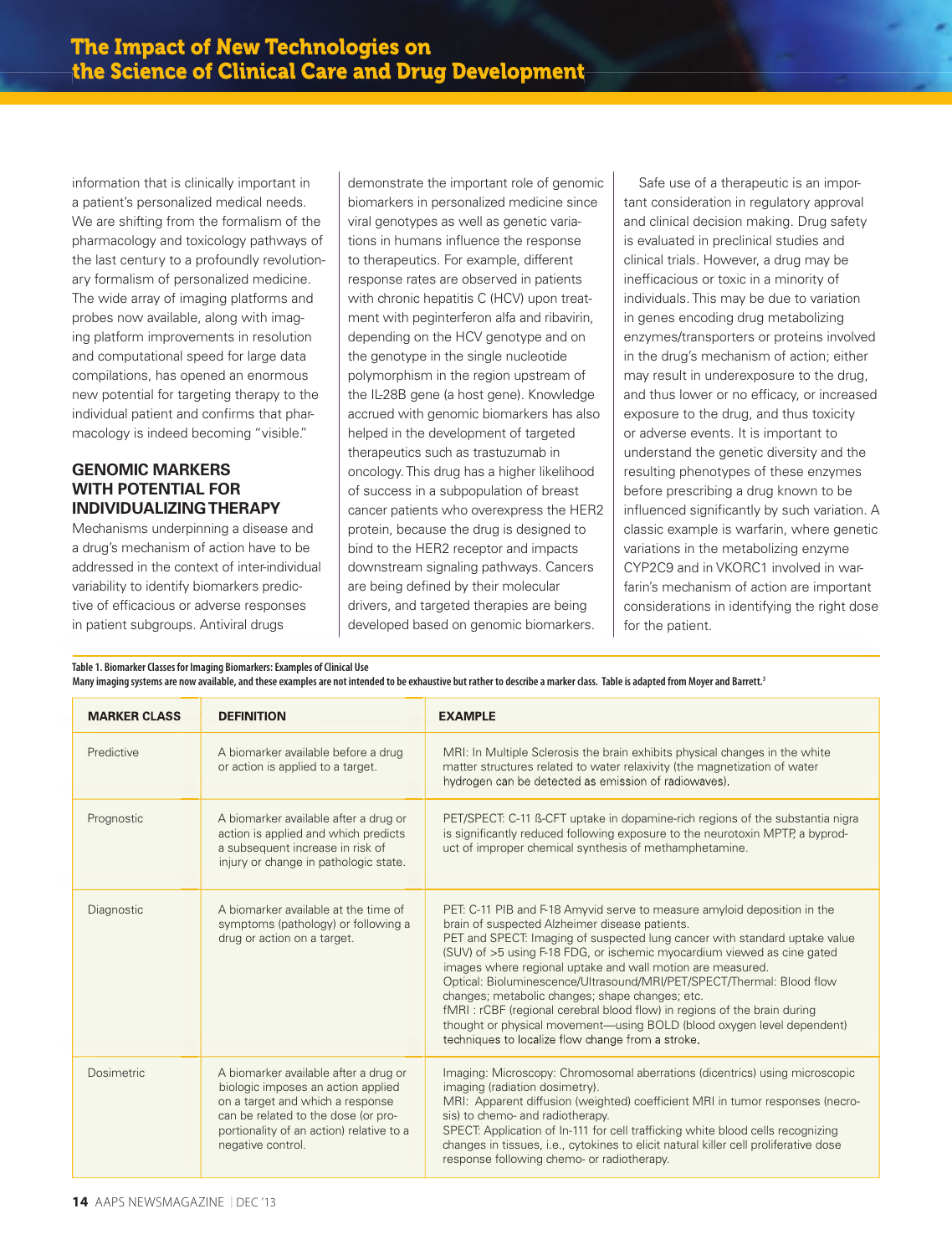Genomic markers can help predict susceptibility to rare life-threatening conditions. For example, an individual who tests positive for HLA-B\*1502 and is treated with carbamazepine is likely to develop Stevens-Johnson syndrome, a potentially fatal adverse event. Thus, the U.S. Food and Drug Administration (FDA) has added a warning to the label that "patients testing positive for the allele should not be treated with carbamazepine unless the benefit clearly outweighs the risk." Additional examples of genomic biomarkers included in drug labels are available at the following website and highlight the potential for improved patient therapy with use of biomarkers to predict safety and efficacy: www.fda.gov/drugs/science research/researchareas/pharmacogenet ics/ucm083378.htm

The advent of novel and emerging technologies such as next-generation sequencing is making the transition from research tool to clinical tool possible and holds great potential to identify the basis of Mendelian diseases, a previously unattainable goal using traditional methodologies. Future potential includes truly personalized medicine in rare diseases, utilizing family history and genetic information from family-based studies through identification of causal genetic alterations. Increased availability of electronic health records with individuals' genetic information will enable easier access to, and utilization of, patient information in clinical decision making.

# **DASHBOARDS: APPLICATION OF PK/PD MODELING WITH PATIENT-SPECIFIC DATA**

The goal of personalized medicine aligns well with population pharmacokinetic and pharmacodynamic (PK/PD) modeling objectives, which include identifying factors predictive of heterogeneity in drug exposure and/or response, and is a key component of the paradigm of modelbased drug development (MBDD). Using biomarkers for patient care decisions has been limited by the lack of decision support tools for practitioners to integrate

such data with other patient-specific information to generate a treatment recommendation.2 PK/PD modeling enables integration of multiple patient characteristics in a drug-specific decisionsupport framework and has recently been combined with Web-based applications that provide a user-friendly interface, or dashboard, for including patient-specific inputs, updating PK/PD models, and visualizing the data and model predictions.<sup>4</sup> Dashboard systems offer an improved, convenient means of tailoring treatment for individual patients, particularly for drugs with high variability in exposure or a narrow therapeutic window. Applications similar to dashboards, where clinical trial data are seamlessly integrated with PK/ PD models, may be advantageous as platforms for facilitating decisions within a MBDD framework and overcoming some of the hurdles in implementing MBDD.

## **DASHBOARDS IN CLINICAL CARE**

The recent escalation in health care costs is partly explained by longer life expectancy and inefficiencies in health care, particularly for patients with chronic conditions. Effective clinical decision support tools will help address this challenge.<sup>5</sup> The medical care system is not always equipped to collect and manage the volume and complexity of new patient-centric information, resulting in a disconnect between advancing science and its practical application. Thus, the next major improvement in medical care will be the way data are accumulated, processed, and applied.<sup>6</sup> For example, IBM's Watson of *Jeopardy* fame is being evaluated as a diagnostic tool at the Memorial Sloan Kettering Cancer Center. The application of systems like Watson should improve efficiency in the clinic and help avoid the tendency to rely too heavily on a single piece of information, anchoring bias—an important component of misdiagnoses.

Individual dose adjustments to achieve safe and efficacious exposure are also needed for drugs with a narrow therapeutic index that are codeveloped with a therapeutic-drug-monitoring assay, an idea

used since the early 1990s.<sup>7</sup> Using Bayesian forecasting to achieve concentrations within a specified therapeutic window has been shown to substantially increase the number of patients whose trough phenytoin levels were within the target range (63.6 percent of the phenytoin troughs from the Bayesian forecasting group, compared with 34.0 percent in the conventional dose adjustment group).<sup>8</sup> The ability to accurately adjust a patient's dose to achieve a specified endpoint could substantially shorten the time needed to identify appropriate doses for more thorough clinical evaluation.

Although complex dose recommendations may be necessary for safe and effective treatment, they require a lot of time. However, software-guided dosing has already been shown to effectively control doses for individual patients and to increase efficiency in clinics.<sup>9</sup> Individualized adaptive dosing using PK models has been undertaken<sup>10</sup> but was a labor-intensive process prior to using dashboard systems. Several dashboard systems already exist<sup>4,11</sup> to improve dosing in pediatric patients. Clinical use of such systems is still limited because of a lack of familiarity with the approach, ineffective communication to practicing clinical staff on the use and benefits of such systems to facilitate decision making,<sup>12</sup> and the resources required to use modeling to fully individualize treatment.

Recent publications have underscored substantial variability in patient exposure and response when biological therapeutic agents are administered at the labeled dose,<sup>13,14</sup> supporting the need to individualize the dose to account for this variability and ensure safe and effective treatment.15,16 Suboptimal exposure is related to the development of anti-drug antibodies (ADA) and loss of response (LOR). Adjusting the doses of these biological agents to maintain effective concentrations is not intuitive and can take time. The benefits of using a dashboard system can be shown in an external in silico evaluation of an infliximab dashboard system using data from two clinical trials in 79 patients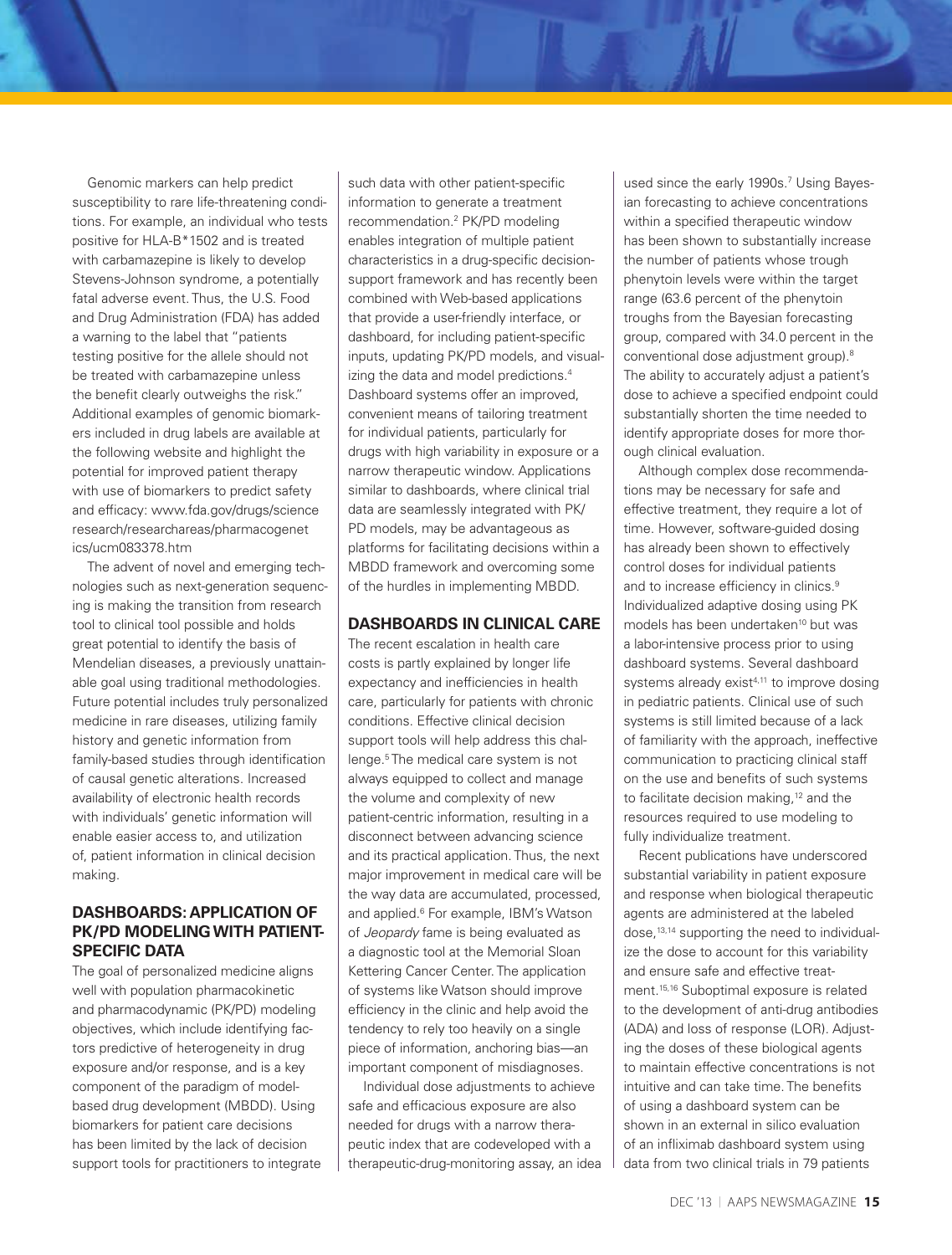with moderate to severe ulcerative colitis. Reductions in time to optimal dose were seen with all patients when the dashboard was used, with the reduction in time to find appropriate doses being dependent

on disease severity. Patients with more severe disease generally took longer (4 to 20 weeks) for optimization without the dashboard. Importantly, the dashboard identified LOR owing to suboptimal dosing

before the clinician saw it and adjusted the dose. The results for a severely ill patient are summarized in Figure 1. The goal was to identify doses that would maintain trough blood levels of infliximab

### **Figure 1: A comparison of conventional adaptive dosing and dashboard-guided dosing**

#### **CONVENTIONAL DOSING**

The patient is an ulcerative colitis patient with severe disease, managed with infliximab, which is available as 100 mg increments, and dose is typically rounded up to use the entire vial. After the induction doses (which were started at 6.8 mg/kg [500 mg] owing to the severity of disease), the dose was increased to 8.3 mg/kg (600 mg) every 4 weeks, rather than the labeled 8-week interval. The C-Reactive Protein reduced to 30 mg/L and the patient's condition improved to moderate disease activity. A final dose adjustment was made to increase the dose to 11 mg/kg (800 mg). The patient now became ADA positive, further complicating treatment. Plots show the predicted time-course of infliximab concentrations (solid line, left) and the concurrent infliximab trough concentrations (filled circles, right).





#### **DASHBOARD-GUIDED DOSING**

The first dose was given as per the conventional dosing scenario, and observed concentration data from that patient's first dose were fit. The remaining information is projected from the dashboard, which used collective information from other patients to make better prediction and suggested a dose of 10 mg/kg (700 mg), administered every 4 weeks, as being appropriate. All troughs but the second are at target, so time to appropriate dose regimen was found in 2 weeks as compared to 20 weeks for conventional dose selection. Plots show the predicted time-course of infliximab concentrations (solid line, left) and the concurrent infliximab trough concentrations (filled circles, right).